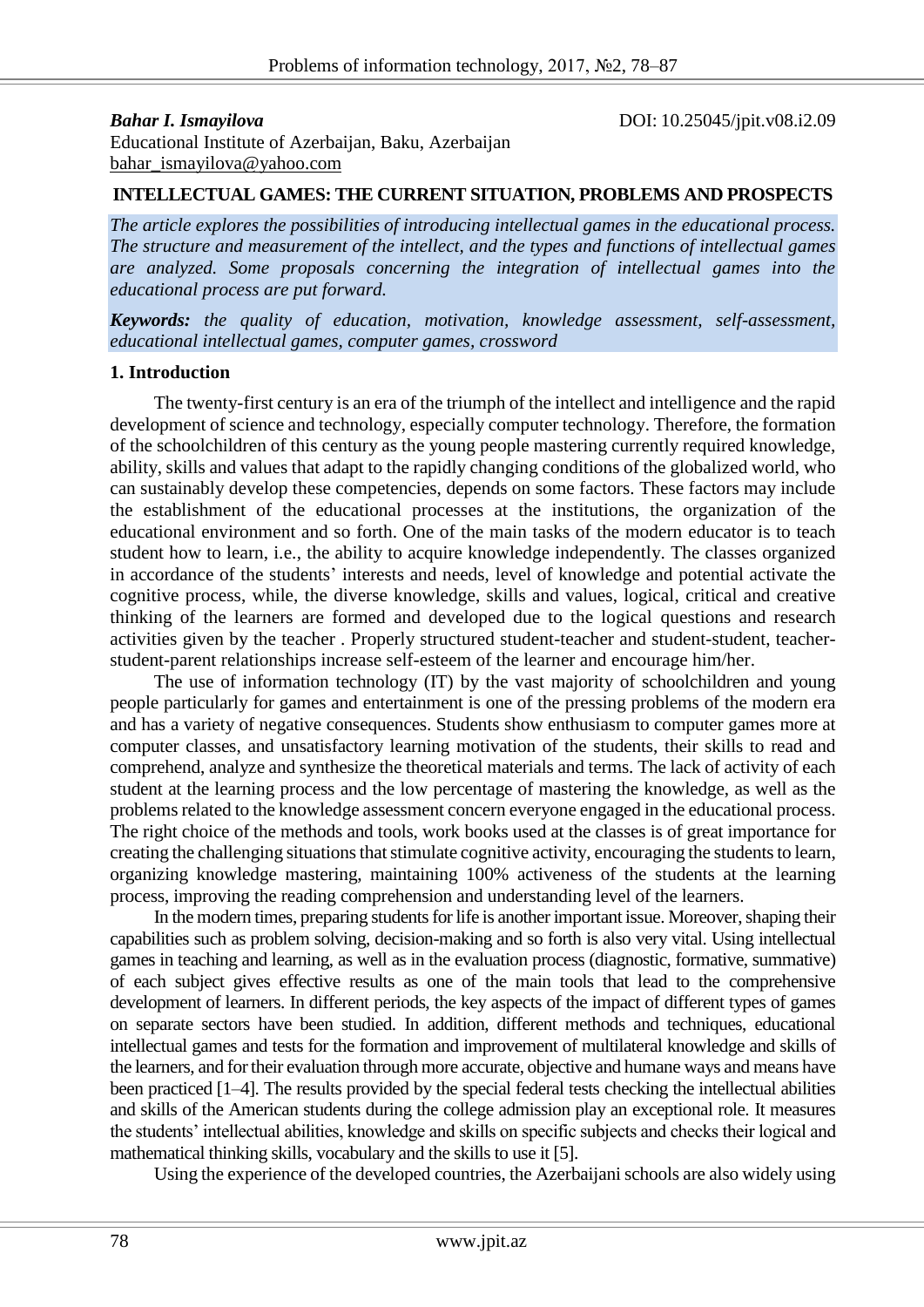the student self-assessment method. Self-assessment enables the students to identify and successfully achieve their goals. For example, solving or preparing the different levels of educational crosswords, rebuses and intellectual tests covering various topics and units are of only very few methods motivating each student in the course of the lesson and their objective assessment, providing the students' self-assessment, improvement and self-learning through the books and extra materials.

IT is improving day by day and rapidly developing in the horizontal and vertical directions. This implies new opportunities for its use for teaching purposes. The use of intellectual and educational computer games in the course of computer science, as well as all other the subjects, is of special interest for the exploration of various issues and may contribute to the formation and development of a new approach to IT among the young generation.

## **2. Intelligence, intelligence measurement**

Intelligence (*Latin intellectus* – "feeling, understanding, comprehension") - is the quality of mind and refers to the ability to understand and successfully implement any problem as the result of the mental skills, logical thinking, analyzing and systemizing the information, defining their application, finding the relationship, laws and differences between the information, and so forth. American sociologist, professor L.Gottfredson defines the intellect as the general mental abilities and as one's capacity for logic, understanding, self-awareness, learning, emotional knowledge, planning, creativity, and problem solving. It can be more generally described as the ability to perceive information, and to retain it as knowledge to be applied towards adaptive behaviors within an environment or context [6].

Intellectual human – is an analytical-minded and has a highly developed intelligence dealing with the intellectual labor. The parameters that form the different properties of the human's intellectual system include:

-working memory capacity, forecasting ability, logical thinking;

consciousness;

-memory.

Different approaches to the intellect structure are available. For example, the American psychologist J.P.Guilford defines the three key parameters of intellect: Content, Operations, and "product". The content may be figural, voice, symbolic, and semantic.

Operations are represented by cognition (perception), memory recording, divergent production, convergent production, and evaluation.

"Product" means the object units (guess the units or words), classes (distinguishing object species, classification), relations (links between the objects), systems (to determine the organization rules of several objects and sets); transformations (changing, converting and transferring the given material), implications (projections of the results in uncertain situations).

Each dimension includes independent and specific elements. Therefore, the qualities of the human mind (the talent describing the quality of mind) are separately measured and evaluated [10].

Intelligence Quotient (IQ) is determined by using special tests as a quantity indicator of the person's intellectual abilities. The first intelligence tests were designed in the nineteenth century by French psychologist Alfred Binet [10].

IQ = (Intellect age / biological age)  $\times$  100 (William Stern and Alfred Binet) [33].

Psychologist of the Jewish-Romanian origin, professor D.Wechsler calculates the IQ as follows [10]:

$$
IQ = 100 + \frac{15(x - \mu)}{\sigma}
$$

Here,  $x$  - determined value (the number of scores);  $\mu$  - mean for the age group;  $\sigma$  - random value dispersion.

Currently, the most popular intelligence tests are *Shternford-Binet, Wechsler Intelligence Scale for Children (WISC), Wechsler Adult Intelligence Scale (WAIS), Kaufman Assessment Battery for Children (Kaufman-ABC)*. Though H.Y.Izek's tests are popular, the tests by H.Wechler, C.Raven, R.Amthauer, and R.B.Kettel are considered to be more accurate.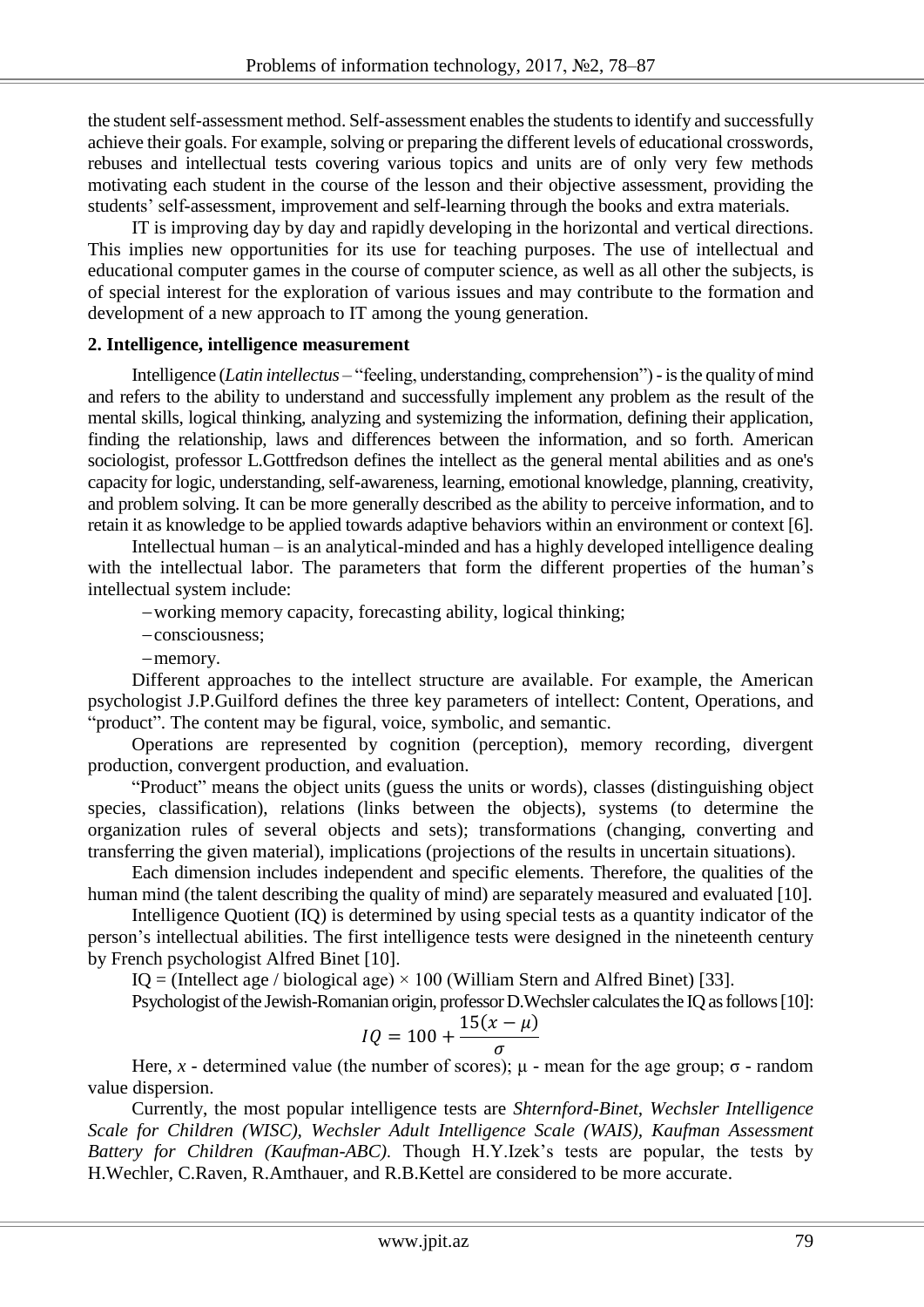## **3. Intellectual games, their types, functions**

The exploration of the multiple versions of the games, which are one of the first forms of activities of the human mind and cultural life, and the analysis of the information about the game theory and game classification allows us understanding its essence as a unique socio-cultural phenomenon and approaching to this from the philosophical, psychological and pedagogical, ethical and cultural aspects. Accompanying all the living beings throughout the life, this type of activity is an important means for children and young people for development, self-understanding, self-realization, exploring surroundings, experiencing, mastering certain knowledge, skills and habits, and life-skills, while for the elderly (playing with grandchildren, different games and solving crossword, etc.) it is increasing the live motivation and health. Games are also widely used in the educational process. The percentage of using the games is higher at preschool educational institutions and primary schools than at the V-XI classes. Therefore, the lack of the games played at high school or their less percentage can be regarded as one of the reasons for the decline in the learning motivation of the students and consequently in the quality of education. There are many ideas about the importance of the game in the literature: "intellectual game is very important as weather and food, as it has a big impact on the formation of certain skills [11],"...the game played during the childhood leaves a deep impression on the brain rather than the true and real life" [12],"The intellectual game is such a "ladder" that the higher a human rise of human, the more creative features he/she earn; playing the games a human is achieving a completeness; a game is before the culture, it generates the culture itself; "Playingman" and "Creating man" have the same vital functions" [13] "... game is a significant foundation of human civilization" [14] "... a game is a life school and a method of self-education for children" [15], "A game is a "calculation" of the social relations, one of the leading forms of developing the mental functions, and a cognitive method of the children to understand the real world (the adult world)" [16], "A game is a luminosity and light of the serious instinct" [17], "A game is a functional activity accompanied as a source of pleasure" [18], "A game is an activity of the entertainment, leisure and sporting nature. It helps the creation of typical situations and finding practical solutions to the occupations [19].

The notion of intellectual game was first used by K.Groos. Groos notes that the intellectual game has a special "complementary" function in the life of the people engaged in physical labor. in the course of the game, a person experiences an intellectual and emotional compensation; the person involved in the intellectual games feels the senses, which are forgotten in the real life filled with failures, conflicts, stress..., such as the joy of realizing the intellectual potentials, the sense of team work, the sense of victory [16].

The results of the experiments held in Japan, the US, Israel and other countries show that the people engaged in the intellectual work feel themselves very young. Famous psychologists and educators identify that the immeasurable potential of the human brain is not fully used. The compound and intellectual game, which can not be managed by every person, attracts not only the young, but also the elderly. Even some aged people have demand for intellectual games very much [20]. Intellectual game – is an activity where thinking and memory are fully involved in. whereas the mental operations of the participants-players are focused on defining and understanding the submitted material. To make tentative decisions about the accuracy of the responses and solutions and about the logic of the given situation, the convergence (one direction search for only accurate response) and divergent (different direction search, for example, in the simplest case, brainstorming method) is the productive game [21]. There are different types of intellectual games:

- According to Purpose: interactive and competition nature; logical; dimensional combinatorial games.
	- According to the number of participants: individual (4 photos 1 answer, millionaire and so on.); couples; group ( "Brain Ring", "Who? Where? When?",etc.) games.
- According to activity:
	- Things: table polygraph (monopoly); table with things (chess, dominoes); spatialdimensional games.
	- Writing: crossword puzzle; Rebus;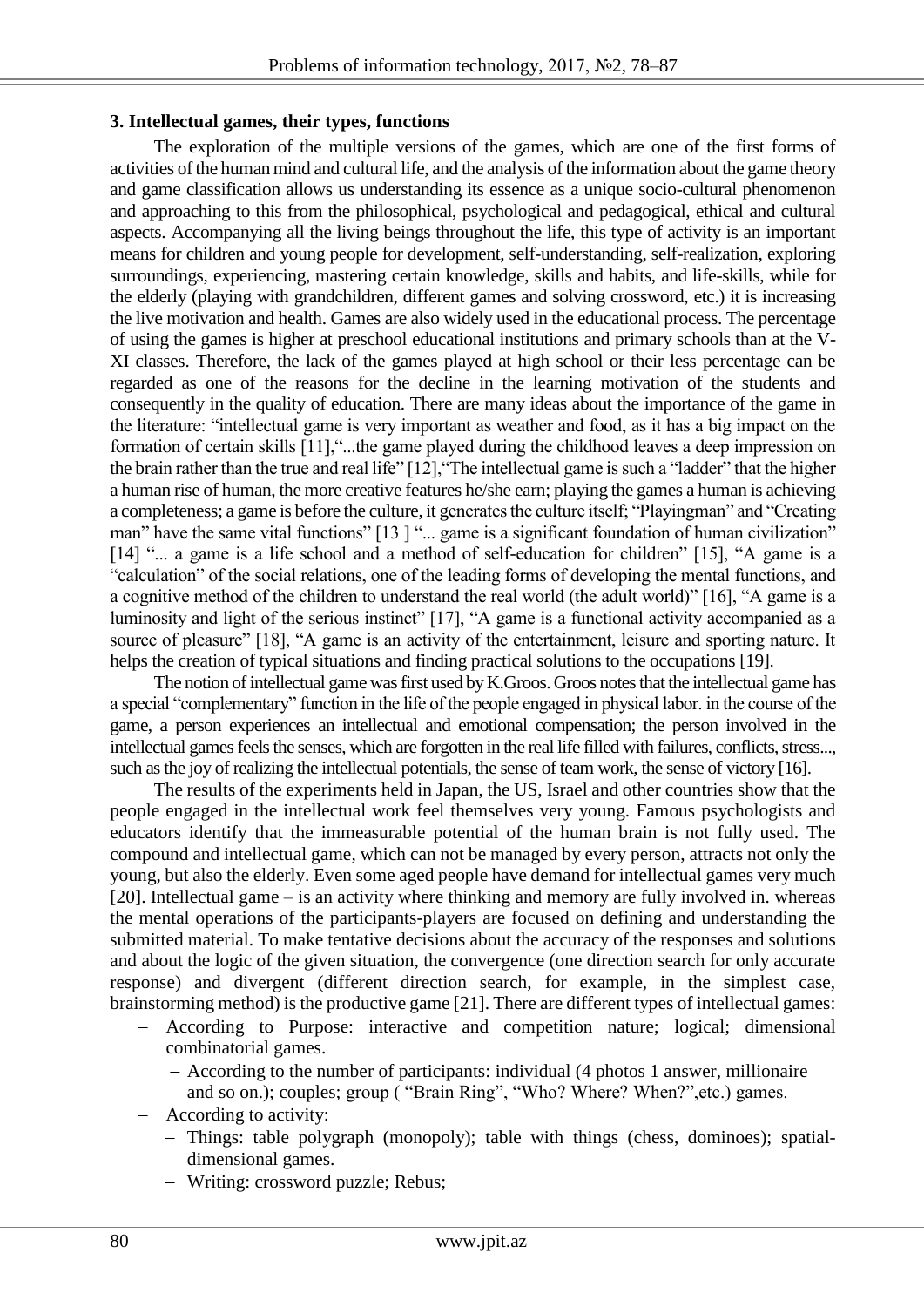- $-$  quiz etc.
- computer games. These games are also classified according to the genre, the number of players and the interaction, content and platform. For example, logic games, strategy, simulator/manager, and so on.
- According to the content [22].

Computer games - a type of intellectual games is a computer program organizing the process of game with the game partners or where the computer acts as a partner itself. Computer games can be created based on movie and book and vice versa. Since 2011, computer games have been officially recognized as a separate type of art in the United States. Being improved and having a significant impact on society, these games have turned into the steady and consistent trend creating gaming conditions for other applied software in IT. For example, integration of the games from twodimensional into the three-dimensional games has stimulated the development of three-dimensional applications (Maya, 3D Max, Blender, AutoCad, ArchiCad etc.). This trend has led to the development of not only three-dimensional programs, but of all areas (voice, video, etc.) as a whole with great speed.

To use the intellectual games and computer games in the education system, the teacher should determine their place and role in the educational process, and be able to jointly use playing and learning elements. Different forms of tasks, such as models, sketches, written or oral instructions can be used during the game. Thus, the students get familiar with the different types of information, its transmission methods and forms of presentation. They are enthusiastically and easily involved in the game. The effectiveness and productivity of the game, first of all, depends on its systematic use, as well as on the inclusion of the didactic tasks to the game. The game technology has a certain content, story and characters and can partially or fully cover the course. The story of the game develops in accordance with the main content of the education and contributes to the support of the learning process and to the mastering a number of learning elements. Developing a common game technology that involves particular training unit and contains the separate game elements means solving the problem that is not easy, but a great benefit for each teacher. For this, the teachers, first of all, need to know the properties of educational games, and try to find out when the game could provide the maximum result.

According to C.A.Shmakov, the intellectual games perform the following functions [23]:

- 1. socialization;
- 2. international communication;
- 3. self-realization;
- 4. communicative;
- 5. diagnostic;
- 6. therapeutic;
- 7. correction;
- 8. entertainment;
- 9. psycho-training.

Reviewing the nature and functions of the game, it should be noted that the game, in general, is one of the basic needs of people, especially children. While, the content of the game varies depending on the environment the child is involved in and his/her social status. In order to apply the intellectual games in the educational process, the teacher should know their classification and the time of the maximum effect of each game, and etc. Proper games are also used in the spheres, such as education, health care, industry, military and so on. The table below provides the information about the games used in separate spheres.

The educational intellectual games were originally designed for the elderly and young people. Most of these games were simulating the different types of human activities, and therefore, enabled the players to explore a number of social, historical and economic processes. For example, the games, such as SimCity series and Caesar (1993-2006), allows the players leading the city, dealing with the management, social, practical and economic processes. Through the empire-building games, such as "Civilization" (1991-2005) and "Europa Universalis" (2000-2007) series, the players are virtually operating in historical, political, economic and military spheres.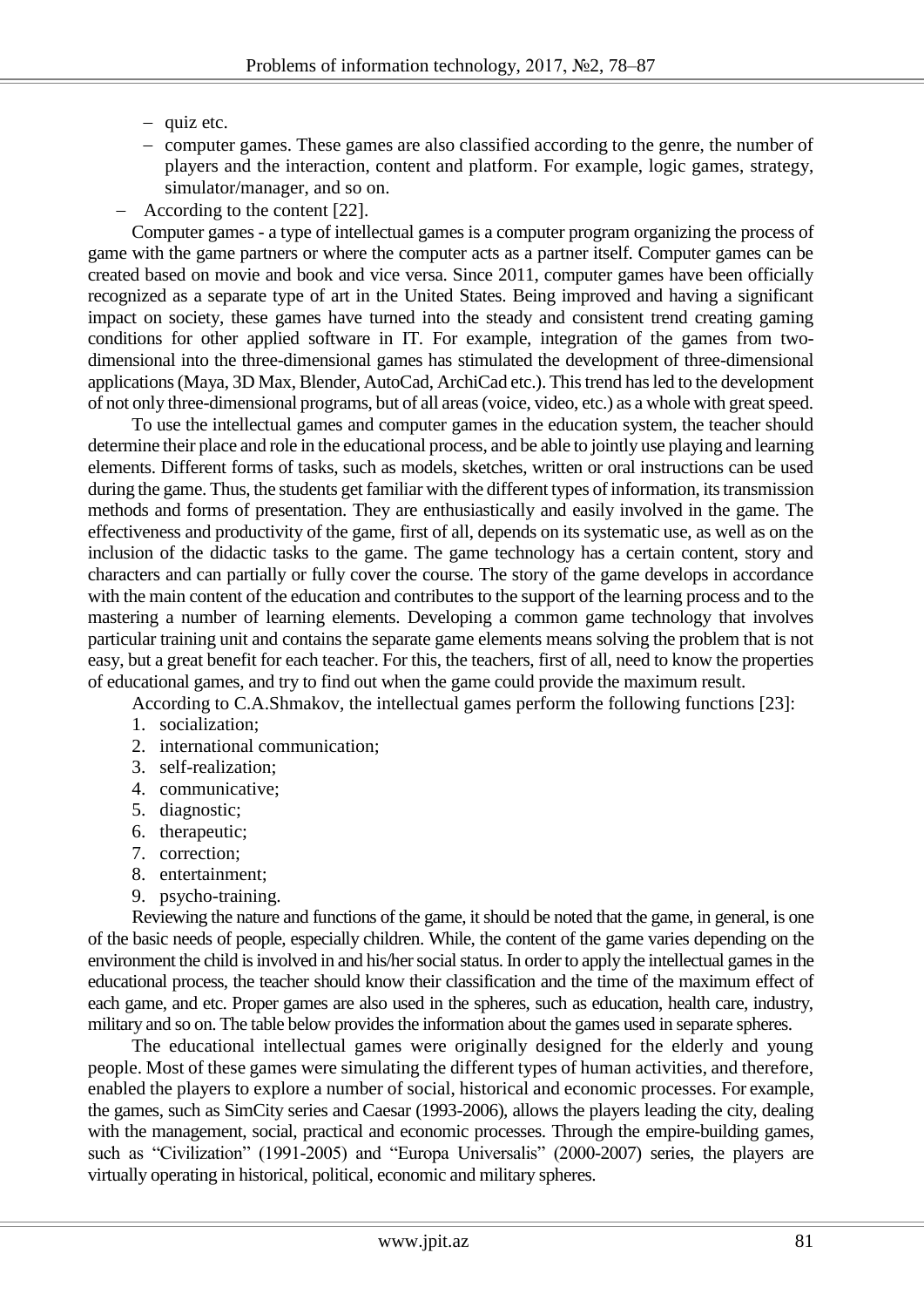| The main aspects of the impact of different types games in separate sectors [3] |  |
|---------------------------------------------------------------------------------|--|
|---------------------------------------------------------------------------------|--|

|                                   | Games for<br>Health                                               | Adver-<br>games                                                  | Games for<br>training                               | Games<br>for<br>education                                           | Games for<br>science and<br>research                         | Production                                                            | Games as<br>work                                        |
|-----------------------------------|-------------------------------------------------------------------|------------------------------------------------------------------|-----------------------------------------------------|---------------------------------------------------------------------|--------------------------------------------------------------|-----------------------------------------------------------------------|---------------------------------------------------------|
| Govern-<br>ment $&$<br>NGO        | Public<br>Health<br>Education<br>and Mass<br>Casualty<br>Response | Political<br>games                                               | Employee<br>training                                | Inform<br>Public                                                    | Data<br>collection &<br>planning                             | Strategic<br>& Policy<br>planning                                     | Public<br>diplomacy<br>& Opinion<br>research            |
| Defense                           | Rehabilitat<br>ion&<br>wellness                                   | Recruitment<br>&<br>propaganda                                   | Soldier/sup<br>port<br>training                     | School<br>house<br>education                                        | War games /<br>planning                                      | War<br>planning/<br>weapons<br>research                               | Command<br>& control                                    |
| Healthcare                        | Cyber<br>therapy /<br>exergaming                                  | Public health<br>policy &<br>social<br>awareness<br>campaign     | Training<br>games for<br>health<br>professionals    | Games for<br>patient<br>education<br>and disease<br>manage-<br>ment | Visualization<br>$\mathcal{R}_{\mathcal{L}}$<br>epidemiology | <b>Biotech</b><br>manufac-<br>turing $&$<br>design                    | Public<br>health<br>response<br>planning &<br>logistics |
| Marketing<br>& commu-<br>nication | Advertising<br>treatment                                          | Advertising,<br>marketing<br>with games,<br>product<br>placement | Product<br>use                                      | Product<br>information                                              | Opinion<br>research                                          | Machinima                                                             | Opinion<br>research                                     |
| Education                         | Inform<br>about<br>diseases/<br>risks                             | Social issue<br>games                                            | Train<br>teachers /<br>train<br>workforce<br>skills | Learning                                                            | Computer<br>science &<br>recruitment                         | P <sub>2</sub> P learning<br>construc-<br>tivism<br>document-<br>tary | Teaching<br>distance<br>learning                        |
| Corporate                         | Employee<br>health<br>information<br>& wellness                   | Customer<br>education &<br>awareness                             | Employee<br>training                                | Continuing<br>education &<br>certification                          | Advertizing /<br>visualization                               | Strategic<br>planning                                                 | Command<br>& control                                    |
| Industry                          | Occupa-<br>tional safety                                          | Sales &<br>recruitment                                           | Employee<br>training                                | Workforce<br>education                                              | Process<br>optimization<br>simulation                        | Nano/bio<br>tech design                                               | Command<br>& control                                    |

The railway management games, such as "Railroad Tycoon" (1990-2003) and "Rails Across America" (2001) highlights the historical events, engineering and railway management economy, and have a very large impact on the players to gain a variety of skills and knowledge. The geographic games, such as "PlaceSpotting" (2008-2009) help the players to find certain areas of the planet through some indicators and tips. These games are used in educational sector, academic circles and so on.

Having the simulation effect of any action, the video games are very useful, since they do not create a threat. The US Air Force, of course, does not immediately send their pilots to fly the aircrafts, which cost millions of dollars. When training the pilots to drive the plane, they use aircraft simulators truck. These virtual simulators are designed for any mission, training and preparation in the real world and virtually warn about any damage or loss of life in the learning process. The pilot may experience the plane crash in the simulator, learn his/her mistakes, come to certain conclusions and operate more successfully by reloading the program. The process results in a higher level of activity in the simulator and the pilot starts to fly a real plane.

The games, such as SOCOM and Call of Duty are used in the military. The players earn tactical skills, trying to reach the goal in the virtual games. This allows the soldiers making the right decisions in specific situations.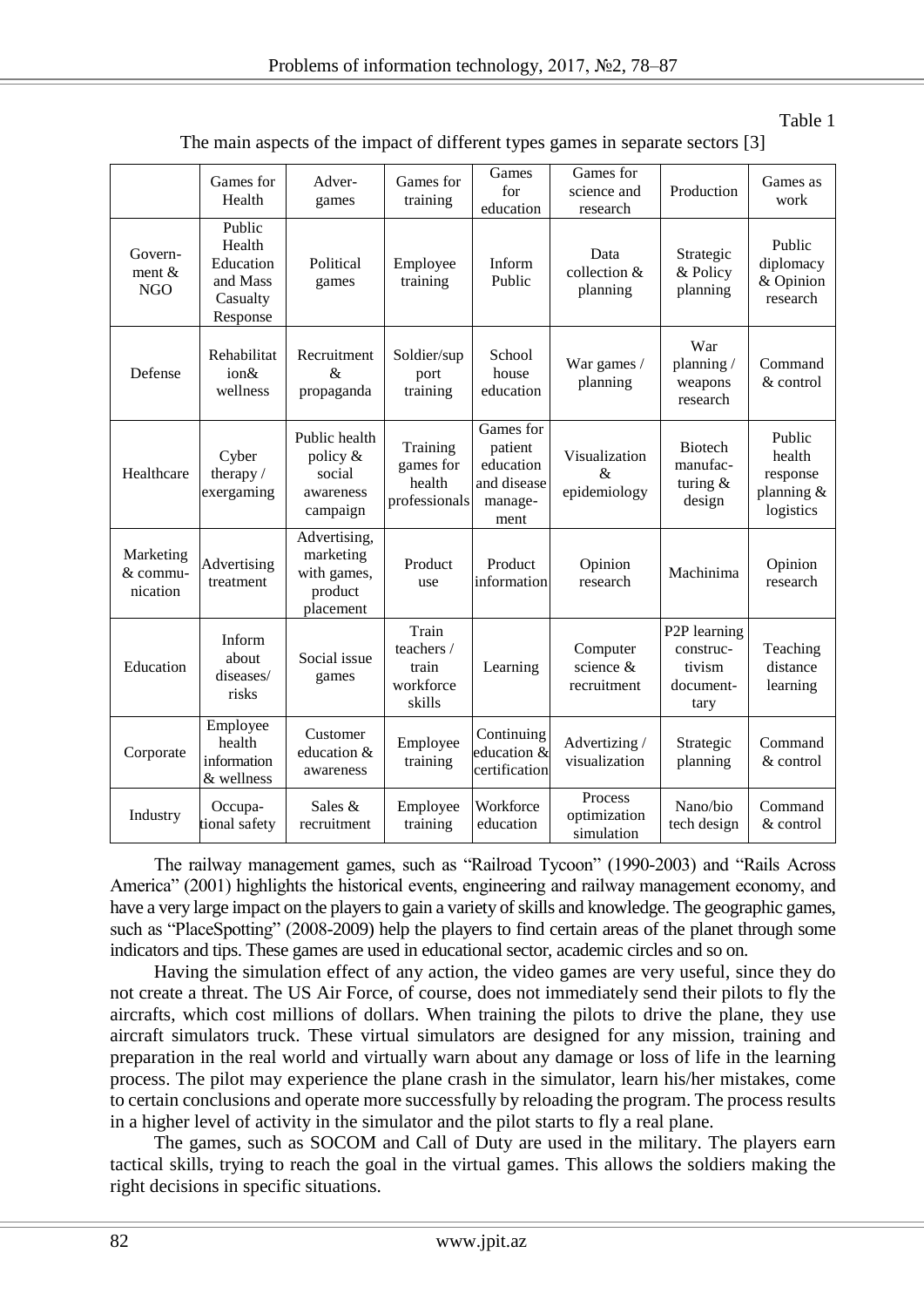The strategy game Civilization V is incredibly popular among consumers. The players act as a founder and leader of cultures covering the period from ancient times to the century of space, trying to make strategic decisions on the expansion of diplomacy, economic development, technology, state-building and are military conquests in order to become a virtual "World leader". Civilization V has conquered the K-12 (a 12-year school education) market. The game teaches the students to compromise and come to concession in the military and cultural spheres and so on by presenting the historical content. Players are using the game as a model for projecting the historical and social systems in their imaginations.

EcoMUVE is an educational program and academic research project developed by Harvard University to teach the students the cause and effect patterns in the ecosystems through the use of simulators and modeling. Through the use of very interesting and useful video games, the students are acting as a water quality expert, naturalist, microscopic experts, investigators and etc. and examining the environmental issues both in a team, and individually, trying to make the best decisions [25].

The Russian preschool education institutions, secondary and higher schools are also using educational games at the learning process; moreover, the international conferences and competitions are held in this regard. The teachers, students, and pupils regularly benefit from the resources related to the educational games in the websites [26-27].

The number of such samples can be enlarged by the foreign experience. Abroad, as well as in Azerbaijan, most of the banks have been organizing the courses, training and competitions, such as "Create and improve your own business", "International accounting basis" and so on for the employees and customers for many years and using the educational games. Some facts about the personal and domestic experience are as follows:

The students of Zagatala regularly take trainings individually or as a team, and, participate in the competitions across the districts and country. In 2014, the students of this school were the winners of the intellectual games "Aghil Daryasi" and "I am an Azerbaijani" (first place), and the team of the students from Zagatala became the champion of "Brain Ring" intellectual game, in 2015. During the 2010/2011 academic year, the students of Zagatala branch of Azerbaijan Institute of Teachers and the schoolchildren took part in the Third International Olympiad of the Intellectual Games "Эрудиты Планеты" held in Russia represented by 4 teams (24 people). 4 of the winners of the regional round joined the final stage of the Olympiad held in Moscow in 29.09.11 via the Internet. As a result, 1 student and 1 schoolchild got the name of "The best participants" on the Internet.

Learners in Azerbaijan tend to use the interesting resources and interactive games related to the subjects, such as computer science, physics, geography and so on some native sites and blogs [29–30].

Since 2007, the Azerbaijani teachers of science, geography, biology, physics, chemistry and etc. have been using the "Green Pack" multimedia training sets, including the educational movies. The academic curriculum of the "Green Package" training set includes the implementations as the application of extraordinary materials and methods, establishment of responsible behavior and so on. In 2014, a new edition of the set was supported by IDEA funds and Sustainable Development Association [31].

There are also teachers using the games, such as "Remove trash", "Merry Farm" and others promote the environmental education, waste sorting, knowing hazardous waste for primary school children. The learners are also very interested in the interactive maps available on the Internet, "Know Azerbaijan" game.

"Info-ko" drive designed by the "Baku" publishing house in 2008/2009 academic year for primary classes in all subjects, including in mathematics, native language, drawing, singing and so on also attracted the attention of the students.

One of the pressing issues of the day is to develop the students' reading comprehension skills, and therefore, a number of projects are carried out at the state level in Azerbaijan. Preparation of different types of questions of the crossword, which is a type of intellectual games, and its use is one of the main issues. Trying to setup a crossword, the student studies the subject and prepares comparative, generalized and evaluative questions in accordance with the factual content, looks for and finds their answers, and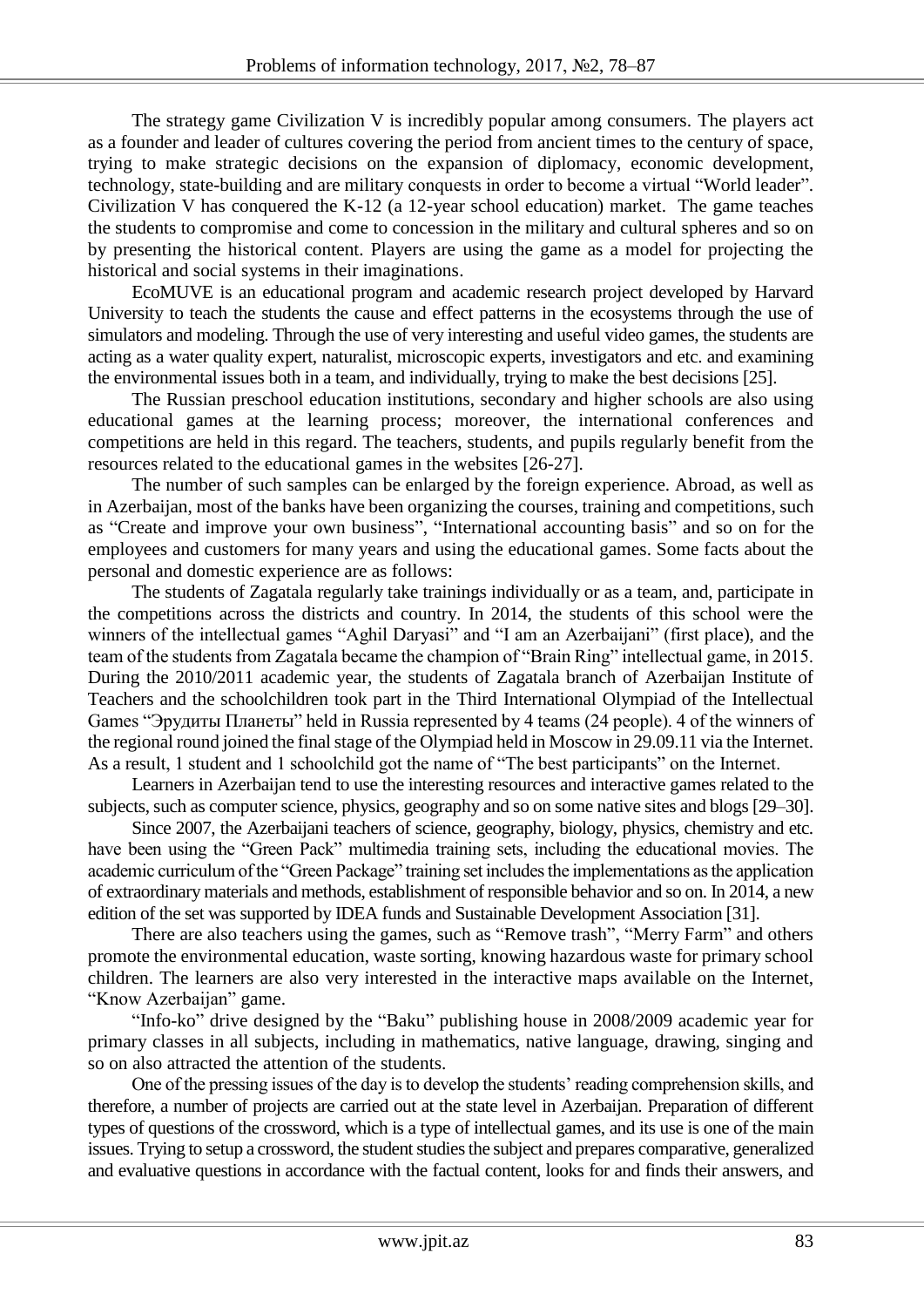ultimately understands and comprehends the content. Therefore, setting up and solving the crosswords is one of the most effective methods used internationally for the development of the students' ability of reading and comprehension. As one of the entertaining materials used in the course, the crosswords and rebus attract the attention of the students making the learning process colorful and provide the individual and group examination of the specific knowledge. Solution or preparation of crossword and rebus:

- Provides to analyze the given question, to choose course materials according to a specific question or riddle, and to revise the learned materials;
- develops visual, artistic and spatial thinking, logical judgments, memory, awareness, ability to concentrate, reading competence, and imagination;
- Teaches the interaction within the group, to be responsible for own work, and develops the independence;
- Develops the creative thinking related to the written speech of the learner, furthermore, improves his/her skills, awareness rate and vocabulary;
- Provides the understanding of the basic notions and terms of the subject, teaches the literate writing, checking the mastering rate, and provides the interdisciplinary integration;
- Rebus presents the terms in an interesting and unusual form, and improves the motivation;
- Preparation of the rebus is the creative work to learn the nature of students. It is possible to analyze how the student imagines according to the picture, and "to discover" his/her new qualities;
- Trains the memory, forms the flexible thinking, and improves the vocabulary skills;
- $-$  Forms the ability to finish the job begun;
- As the finished crosswords are used in other classes, the student's motivation for the creative labor increases;
- Increases a desire to learn the subject and theory, and to work with books. Thoroughly examining each student at every lesson, show and explain the gaps in his/her knowledge is very important for his/her future activities, otherwise, these gaps in this "chain" of knowledge can not be detected and eliminated. This is a very difficult task. Preparing and solving the crossword on one or more topics by the student may greatly contribute to reduce this problem. Students enthusiastically prepare interesting crosswords related to the vital skills at lesson or at home, even together with parents and grandparents.

For many years, foreign teachers have been using the crosswords as a game for the knowledge acquisition and the learners' intellectual development; while in medicine they have been used as a sedative means. According to statistical data and research, American scientists believe that crossword is one of the most simple and effective means to neutralize the stresses of the dynamic and turbulent modern world. They prove that solving the crossword mobilizes all the organs of the body to optimally work. The satisfaction after the resolution of a crossword is also very valuable. It is considered to be equal to at least 5 minutes of laugh and vitamin C [32].

Australian scientist P.Barlet believes that continuously solving the crossword can remove some problems related to the age. According to the professor, the physical exercises and intellectual games stimulate the formation of new neurons and prevent the development of many diseases. P.Barlet ensures that the long-distance running and crossword solving helps to maintain "the light of intelligence" even at the old ages. The scientist advises to solve crossword as a habit for the formation of new nerve cells [32].

The scope of the crossword is continuously expanding; and it is used for the verification of the professional qualities. In recent years, the crossword has been used for advertising.

The crossword solving and preparation are given special attention in the international practice and various activities are carried out in this field. International Puzzle Federation annually organizes the world championship. The most famous competition was held in the Czech Republic, Prague. So far, the United States became the champion for 14 times, Germany for 6 times, the Czech Republic for 3 times, and the Japanese team for once (fig). Russia and Ukraine also hold different crossword puzzle championships and tournaments [33].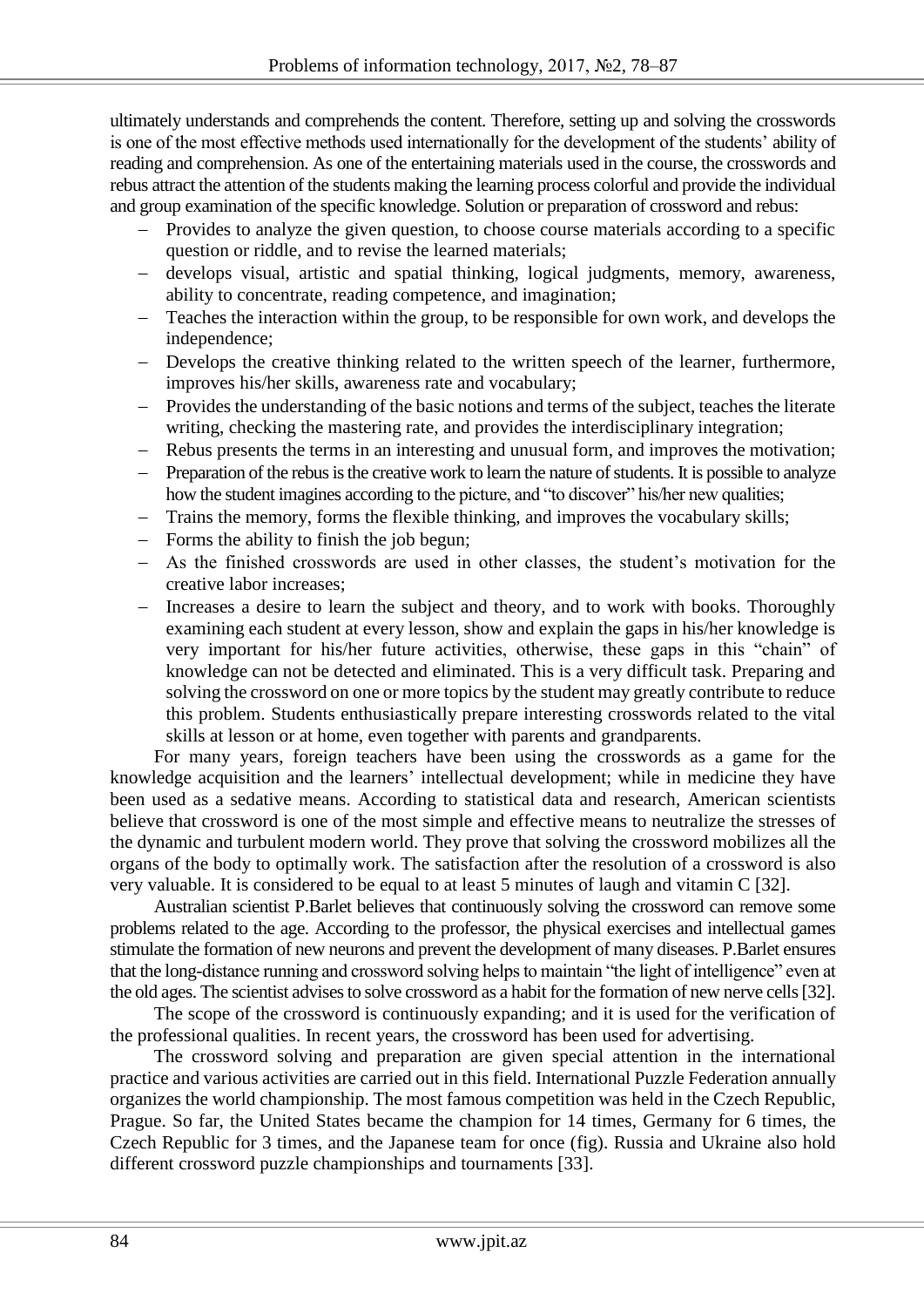

Fig. The number of crossword champions from different countries

In 2016, Azerbaijan Academy of Labor and Social Relations hosted the crossword competition within the framework of the "Crossword Competition" grant project by the Youth Foundation under the President of Azerbaijan Republic [34]. In this regard, the use of intellectual games at the lessons should be one of the most important issues of the day for the improvement of the knowledge of the learners and young people and for their participation in the international events.

## **4. The application opportunities of intellectual games at computer science course**

Challenges faced in the process of teaching computer science are as follows:

- being more enthusiastic for games than the lesson, unsatisfactory motivation for learning, reading and understanding the theory, analysis and synthesis skills;
- the problems arisen from the assessment of each learner;
- using IT at schools mainly for entertainment;
- unsatisfactory use of intellectual and educational games,
- $-$  the lack of the classification of the intellectual games by various options and the lack of the games system set (polygraphic and computer version);
- poor ability of teachers to plan the game performance and to integrate it into the learning process, the lack of the technique to use the game technologies;
- $-$  the lack of methodical materials on educational games for different classes;
- $-$  the lack of various intellectual game-competitions regularly held at schools and etc.

The use of intellectual games in the process of lesson may affect overcoming these problems. Though the use of crossword and rebus has recently increased to a certain extent, this situation is not satisfactory yet. Depending on the subject, potential of the students and so forth, the following types of intellectual games can be regularly used at computer classes:

- intellectual games, tests;
- crossword, rebus;
- puzzles;
- anagrams;
- business game;
- $-$  quiz;
- lesson-game and so on.

The regular and proper use of different types of intellectual games in the learning process, as well as at the extracurricular and after-school activities, can effectively increase the learners' motivation, level of knowledge and solve problems associated to the assessment of knowledge and self-assessment. Based on the foreign experience, the use of intellectual games at the classroom, school, city (district) level, and holding competitions can have a tremendous impact of the scope of the students, as well as the growth of their various skills.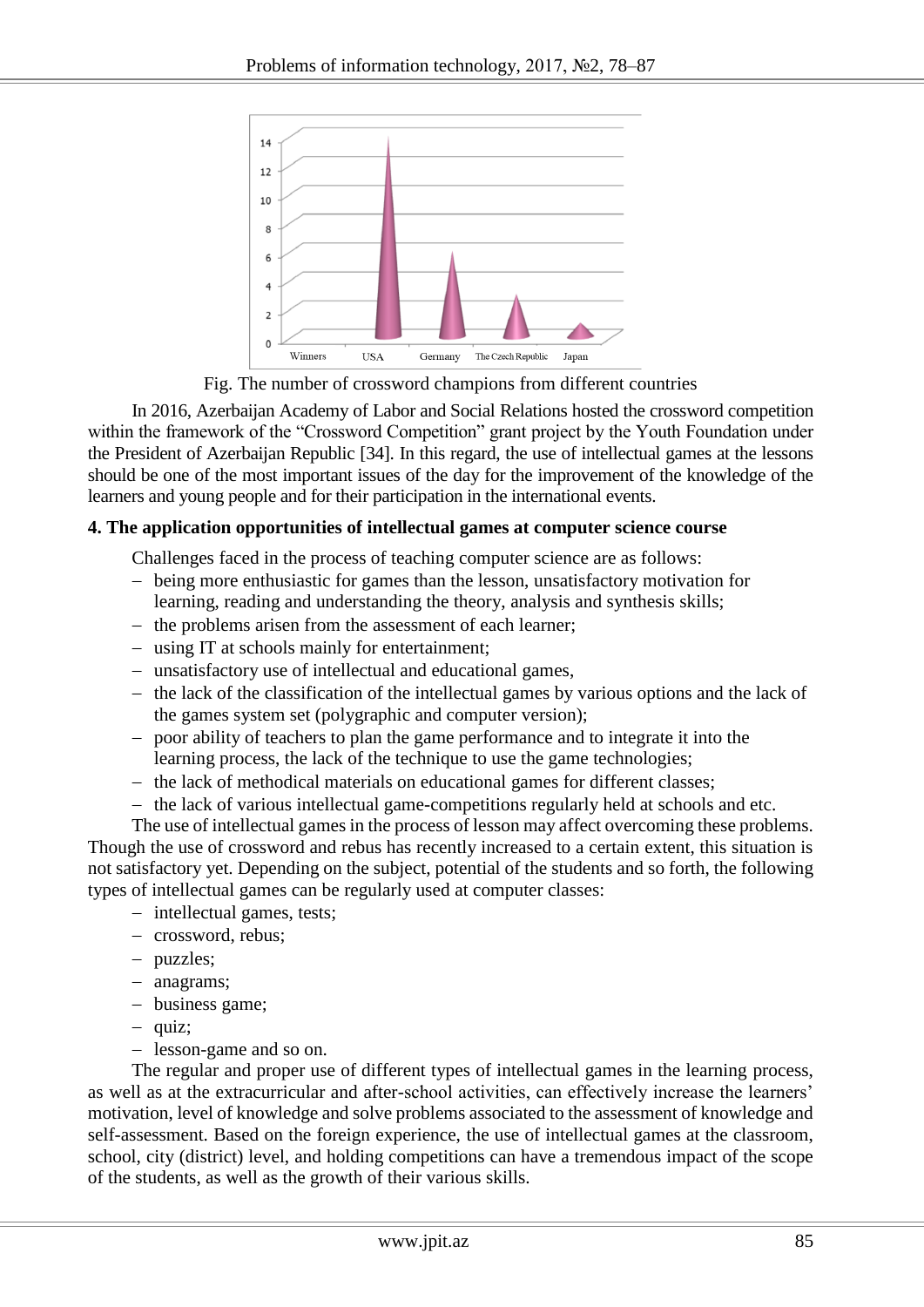# **4.1. The algorithm for the integration of the educational and intellectual games into the learning process**

- 1. diagnostic examination of the knowledge and skills of the students on the subject through previously prepared tests, open-ended questions and crosswords (first at the beginning of the school year, and then at appropriate times);
- 2. dividing the students into three groups according to the result of the examination (poor, good, excellent);
- 3. preparing units according to the level of each group prepare a lesson and using them as homework. Using word-games at each lesson as much as possible (3-5 minutes).

# **4.2. The algorithm for the school-based intellectual games:**

- 1. organizing competition-games and games-lesson in the process of teaching in every classroom and extracurricular actions, to lessons, and forming a team of intellectual students at each class;
- 2. holding training for the highest intellectual students at each class once a month;
- 3. organizing school-based intellectual game-competition in computer science among team consisting of the students of the III-IV, V-VI, VII-VIII, IX-X, X-XI classes each academic year.

## **4.3. The algorithm for holding city intellectual games:**

- 1. forming teams of high intellectual students from different classes at each school;
- 2. organizing training-competition for the teams from each school once a month;
- 3. organizing intellectual game-competition in computer science among the schools and cities at the end of each academic year.

## **Conclusion**

To take advantage of the IT addiction of the young for the educational purposes and to improve the quality of training, it is necessary to expand the research in this field and to organize the joint activities of IT professionals. The regular use of educational intellectual games and crosswords and the organization of customary competitions can effectively eliminate abovementioned problems, making the lessons more colorful, interesting, and providing the development of new terms related to the subject, increasing the motivation and intellectual level of the learners. The following activities could be the basis of successful implementation:

- classifying the educational intellectual games;
- regularly analyzing the intellectual level of the students in computer science, offering a method to track the progress, and developing curriculum;
- preparing the teaching methods and algorithm through the use of intellectual games taking into account the psychological and pedagogical aspects;
- exploring the ways to improve the acquisition of high-quality knowledge and expansion of free time for education and developing its application methodology;
- developing the ability of teachers to plan the game activity and to integrate it into the learning process, offering the methods for the use of game technologies;
- preparing various integrative intellectual games system (informative, practical, content inspection modules, e-learning resources)in the classroom and extracurricular activities;
- preparing "Entertaining Science" sample, including the crosswords for different classes and levels, furthermore, developing an electronic version and drive of the crossword samples using various programs;
- designing a web-site with an appropriate name (for example "The land of intellectual games" etc.), and uploading various intellectual games, the samples developed using different applications and the resources developed by teachers and students;
- organizing regular educational intellectual online competitions among the classes and